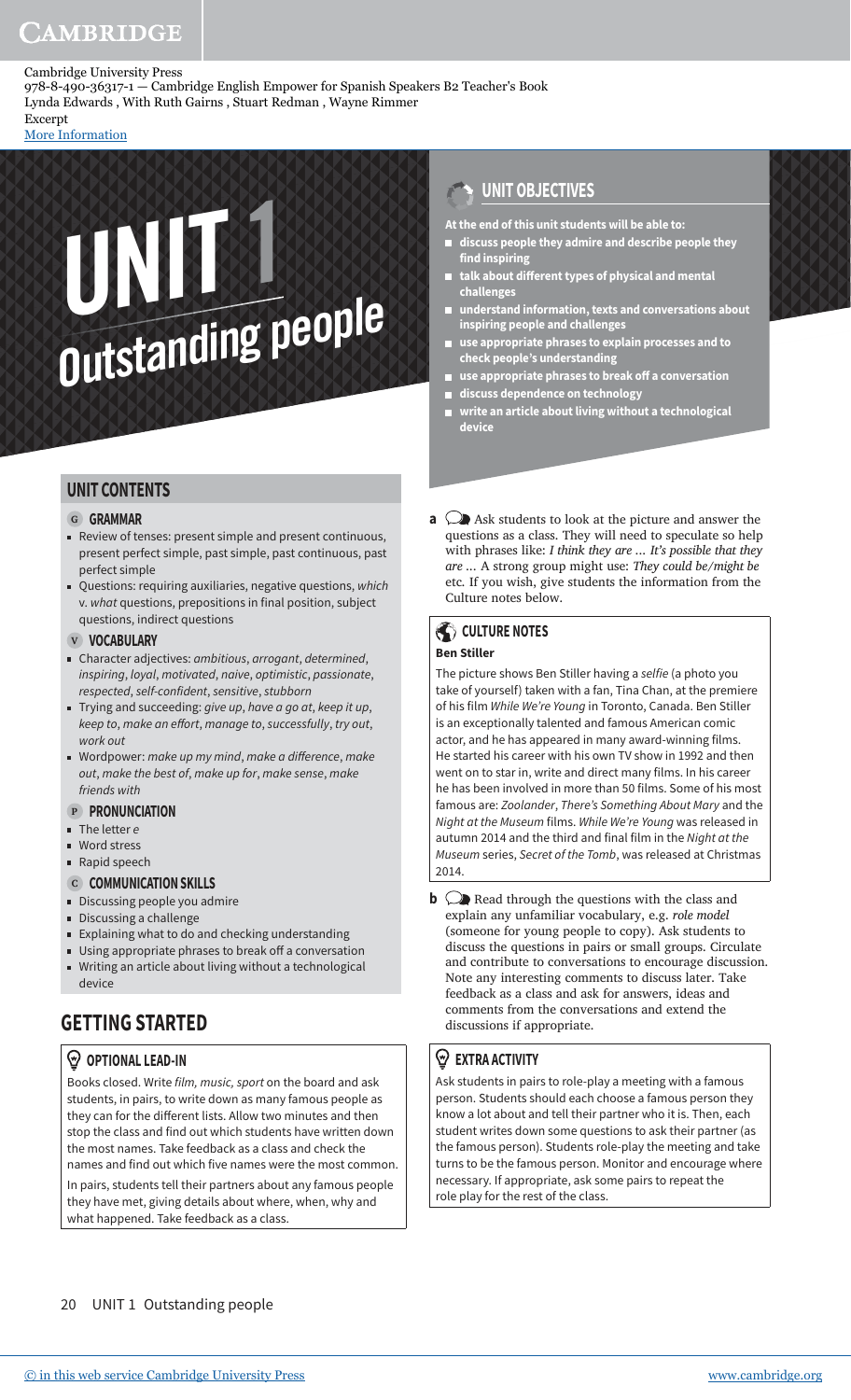[More Information](www.cambridge.org/9788490363171)

# **1A** She is an inspiring woman

# *<sup>* $\circledcirc$  **OPTIONAL LEAD-IN**</sup>

Books closed. Write this gapped adjective on the board:  $i_{-}$   $i_{-}$   $i_{-}$   $i_{-}$ . Tell students that this is an adjective that describes someone who makes you feel you want to and can do something good. Make students guess the word, one letter at a time. Ask them to take turns to call out letters and add correct guesses to the word until the full adjective is guessed (inspiring). Ask students for an example using the word, e.g. My uncle is an inspiring person. He does a lot to raise money for charity.

# **1 READING**

- **a**  $\bigcirc$  Ask students for the names of some people who have been in the news recently, e.g. politicians, film stars, criminals, etc. Write them on the board and ask the class if they admire these people and why/why not. Discuss what kinds of people the students admire.
- **b** Ask students to look at the pictures of the people in the texts, in particular Jony Ive and Joan Ganz Cooney. Put students into pairs and ask them to guess what the people might have done to make other people admire them, but don't confirm answers at this point. Take feedback as a class.
- **c** Ask students to read the texts quickly to check their answers. Tell them not to spend too long on reading the texts in detail, as they just need to find out what the people have done. Check answers as a class. If you wish, give students the information from the Culture notes below.

#### **Answers**

Jony Ive – did important design work for Apple Joan Ganz Cooney – created Sesame Street

# **CULTURE NOTES**

- Sesame Street is a very popular children's educational TV programme. It is important because it was the first educational programme for a very young age group. Most young people all round the world from the 1970s onwards watched Sesame Street at some point in their childhoods. The programme helps young children learn letters of the alphabet and numbers.
- Apple is a multinational corporation that makes computers and other electronic gadgets such as iPads and iPhones. Steve Jobs was one of its founders in 1976. He was very influential throughout his time with the company. He died in October 2011.
- **d** Tell students that this time they should read the texts carefully to decide which person (Jony Ive or Joan Ganz Cooney) the questions are about. Read through the questions with the class and check that they understand *initially* (at the beginning). Individually, students answer the questions. Check answers as a class.

**Answers** 1 JI 2 JC 3 B 4 JC 5 JI 6 JC 7 JI 8 JI **At the end of this lesson, students will be able to:**

- **read and understand texts about inspiring people • understand the differences between the present simple, present continuous, present perfect and past perfect simple**
- **understand a conversation about an inl uential scientist**
- **use a lexical set of character adjectives correctly**
- **talk about an inspirational or inl uential person**

#### **M** VOCABULARY SUPPORT

award (B2) – prize

contribution (B2) – something you do or give to help something succeed

device (B2) - equipment (often electric) for a particular purpose

executive (C1) – someone with an important job in a business

genius (C1) – person who is extremely clever or talented go on air – broadcast

iconic – very famous and special

outline (B2) – description, summary

play a role (B2) – be important

## **EXAMPLE FINISHERS**

Ask fast finishers to underline and think about or discuss the meanings of new words they found in the texts. Check these during feedback.

**e**  $\bigcirc$  In pairs, students discuss the question. Encourage students to give reasons for their answers. Take feedback as a class.

## **EXTRA ACTIVITY**

- In pairs, students discuss the following questions:
- What do you like about the design of the latest iPad, smartphone or other tablet?
- Why do you think the programme Sesame Street was and is so popular?
- Do you think that everyday things have to be beautiful as well as practical? Why/Why not?

Students share their ideas as a class.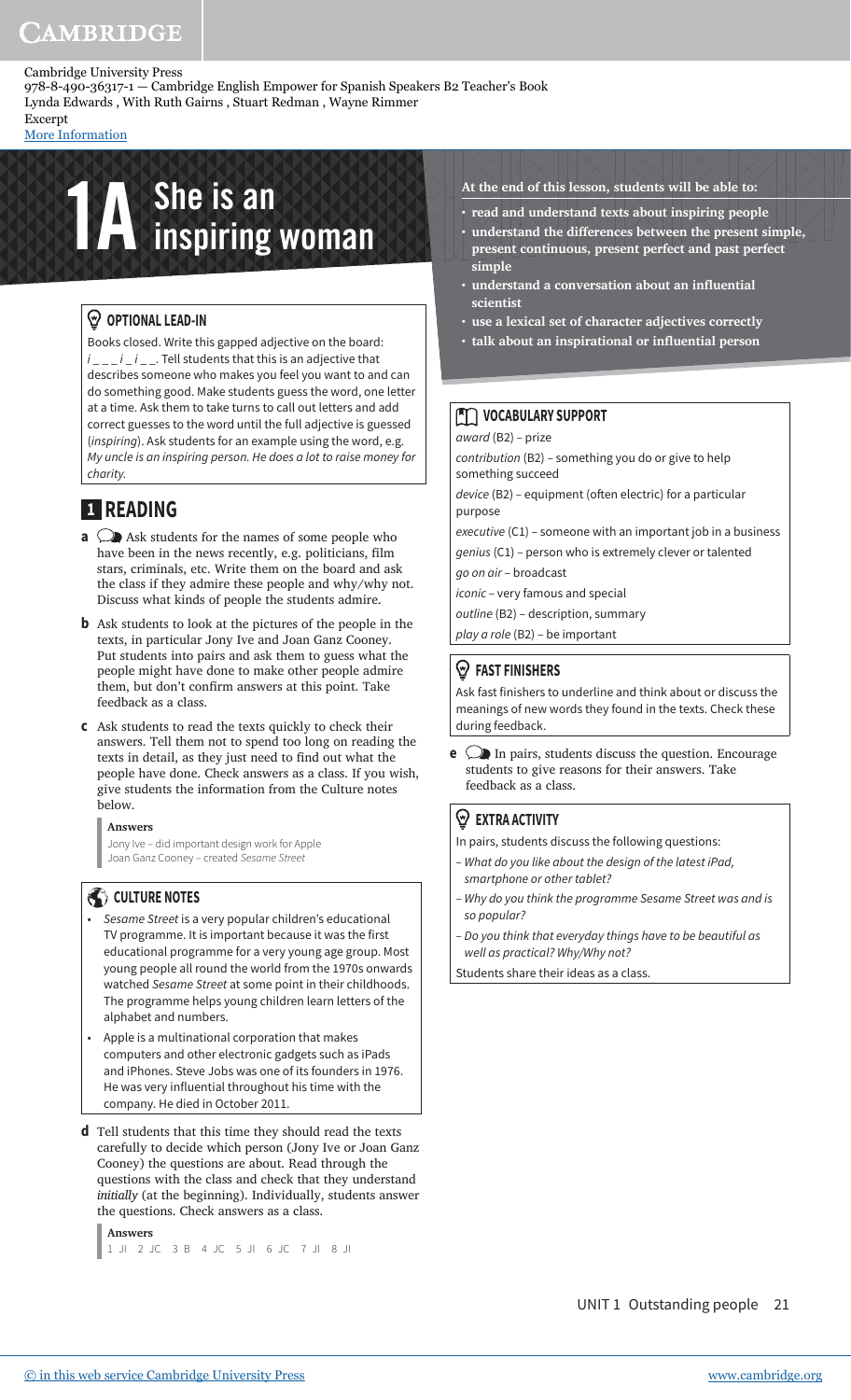CAMBRIDGE

#### Cambridge University Press 978-8-490-36317-1 — Cambridge English Empower for Spanish Speakers B2 Teacher's Book Lynda Edwards , With Ruth Gairns , Stuart Redman , Wayne Rimmer Excerpt

[More Information](www.cambridge.org/9788490363171)

# **2 GRAMMAR** Review of tenses

**a** In pairs, students match the verbs in **bold** with the tenses. Take feedback as a class.

**Answers**

- 6 present simple
- 2 past simple
- 1 present continuous
- 3 past continuous 5 present perfect
- 4 past perfect
- 
- **b** In pairs, students complete the sentences with the correct tenses from 2a. Take feedback as a class.

#### **Answers**

- 1 past simple
- 2 present continuous
- 3 present perfect
- 4 present simple
- 5 past continuous
- 6 past perfect

**c** Students underline examples in the second text individually. Take feedback as a class. You may wish to point out that texts of this kind usually feature a lot of past simple verbs.

#### **Suggested answers**

| present simple:                                                                              | consider, combine, is, they're, think, admire,<br>she's not                                                                                                                                                                                                                                                        |
|----------------------------------------------------------------------------------------------|--------------------------------------------------------------------------------------------------------------------------------------------------------------------------------------------------------------------------------------------------------------------------------------------------------------------|
| past simple:<br>present continuous:<br>past continuous:<br>present perfect:<br>past perfect: | grew up, brought, realised, could, researched,<br>wrote, presented, rejected, thought, didn't<br>have, set up, questioned, was, didn't want,<br>encouraged, knew, meant, became, went,<br>didn't stop, continued<br>it's still going<br>was working<br>I've always felt, has got on with, she's had<br>had managed |
|                                                                                              |                                                                                                                                                                                                                                                                                                                    |

# **CAREFUL!**

Students often use a simple form instead of the continuous when using the present and past continuous, e.g. Dear Sir, I write this letter to … (Correct form = Dear Sir, I **am writing** this letter to ...) or Heft the shop, when the shop assistant suddenly started shouting (Correct form = I **was leaving** the shop, when the shop assistant suddenly started shouting.) Students also tend to use the past simple instead of the present perfect, e.g. *I decided to come in the first week of July*. (Correct form = I **have decided** to come in the first week of July.)

#### **LOA TIP CONCEPT CHECKING**

Check students have understood the concepts of the diferent tenses by writing these sentences on the board and asking the questions:

– Sesame Street comes on TV four times a week.

- Ask: Is it on TV now? (we don't know)
- Is it on TV regularly? (yes)
- Ive is working on a new design.
- Ask: Does he do this every day? (we don't know) Is he doing it at this moment? (yes)
- In 1967 Joan spent the summer doing research.

Ask: Is she still doing research? (no)

Do we know when she did the research? (yes) Has the summer of 1967 finished? (yes)

- At 10.30 yesterday morning the children were watching Sesame Street.
- Ask: Do we know when they watched Sesame Street? (yes) Did they finish watching it? (we don't know)
- I've bought a new iPhone.
- Ask: Do we know when you bought the iPhone? (no) Do you have a new iPhone now? (yes)
- When I saw the children, I asked them about the TV programme they'd watched.
- Ask: Did the children watch the programme before you saw them? (yes)
- **d 1.2** Students read the information in the Grammar Focus 1A on SB p.134. Play the recording where indicated and ask students to listen and repeat. Students then complete the exercises. Check answers as a class, making sure that students use the correct tenses. Tell students to go back to SB p.9.

**Answers (Grammar Focus 1A SB p.135)**

- **a** 2 Internet shopping is becoming 3 We are looking 4 This food tastes 5 We are thinking of, they cost 6 I'm writing, I'm sending
- **b** 1 c 2 a 3 d 4 b 5 f 6 e
- **e** Tell students to look at the text. Ask if they know anything about Nikola Tesla. Individually, students read the text and choose the correct words. Then, tell students to compare answers with a partner. Don't confirm answers at this point.
- **f**  $\bigcirc$  **1.3** Play the recording for students to listen and check answers. Encourage students to explain the reasons for the correct verb forms. If necessary, return to the Grammar Focus to look at the relevant explanations again.

#### **Answers**

1 have heard 2 played 3 have 4 worked 5 had emigrated 6 was working 7 decided 8 helped 9 has had 10 enjoy

#### **MOCABULARY SUPPORT**

emigrate – move to live in another country impact (B2) - effect X-ray (B2) – a photograph of inside your body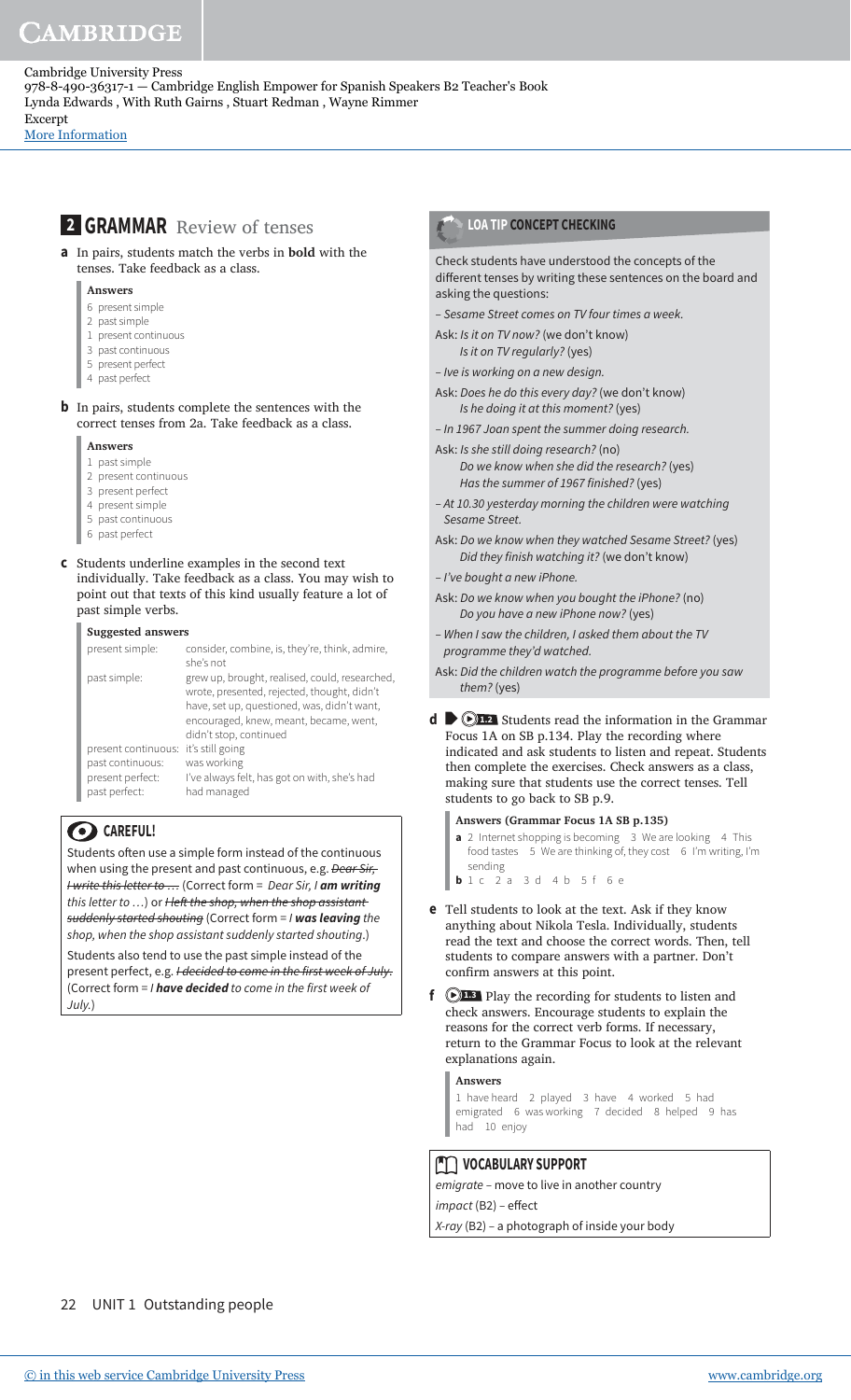[More Information](www.cambridge.org/9788490363171)

# **3 LISTENING**

**a DI**: Ask students to look at the picture of Jocelyn Bell-Burnell and tell you what they can see. Prompt with questions, e.g. *Where do you think she is? What do you think she's doing?* Tell students they are going to hear a conversation between two colleagues, Chloe and Amelia. Students need to choose the correct sentences, 1–4. Remind students that it is not important to understand every word in the recording to do the task. Play the recording all the way through. Check answers as a class.

**Answers**

- 2 She isn't very well known. ✔
- 3 She made an amazing discovery. ✓

#### **Audioscript**

- **CHLOE** What's that book you're reading?
- **AMELIA** It's about astronomy black holes, planets, the big bang …
- **C** Hmm, not exactly a light read, but I suppose you like that sort of thing. Me, I like to relax when I read.
- **A** It's just I read this article online the other day.
- **C** Uh-huh?
- **A** It was about this physicist. She discovered these things called pulsars which are like … well, they're an incredible kind of star.
- **C** Uh-huh . She?
- **A** Yeah, yeah, her name's Jocelyn Bell-Burnell. She's a respected physicist. Well, that's the thing, that's what got me interested. There aren't many women working in that area.
- **C** But hang on, she discovered these stars?
- **A** Yeah, she was a postgraduate student at the time, but the guy who was her supervisor got all **A** Well, no … I don't know. The the credit.
- **C** You're kidding?
- **A** No, he won the Nobel Prize.
- **C** So who did you say this woman was?
- **A** Jocelyn Bell-Burnell.
- **C** But I've never even heard of her.
- **A** Well, no. That's the point. On this website it talks about … well, it's got a whole lot of information on people like her … you know, people who work behind the scenes and don't get the credit or don't become famous. It was really interesting. **C** But are you really prepared to
- **C** Yeah, I bet there are a lot of people like that.
- **A** I mean, she really is an inspiring **C** Well, you've always been woman. Even when she was at high school, they weren't going to let her join the science class …
- **C** When was this?
- **A** Back in the fifties
- **C** Really? Even in the fities?
- **A** Yeah. And then at the end of the year, she came top of her class! And when she was doing her PhD and made her amazing discovery, she had a young child and was having to manage a whole lot of things in her private life too. I mean, she was really determined, but in a quiet way. And then, when the newspapers wanted to interview her, they didn't want to know about her research, they just asked a lot of stupid questions about her height, her clothes, that sort of thing. **C** That's terrible, isn't it? So is that
- a biography of her that you're reading? **A** Well, no, it's just a book about
- astrophysics. **C** Astrophysics? Just? Good heavens! So you're going to become … what? A rocket scientist or something?
- thing is … ater I read the article, I found an interview with Jocelyn Bell-Burnell online. And she was talking about how even today there still aren't many women who go into science and become scientists.
- **c** So now you want to go back to university and do a physics degree?
- **A** Maybe. But, you know, why not? I've always been good at science and I used to really enjoy physics.
- study and put in all that effort?
- **A** Yeah, I think I am.
- motivated, that's for sure. And stubborn …
- **A** But I'm still thinking about it … doing some reading, that kind of thing.
- **C** Well, actually … good on you. Why not make a change – take a risk? I admire that.
- **A** Yeah. Actually that's what she says in the interview: 'Be

#### **M** VOCABULARY SUPPORT

astronomy (C2) – scientific study of stars and planets astrophysics – the study of physics and the behaviour of the stars and other objects in space

prepared to take a risk – you'll probably surprise yourself.' And she said something else very simple about women wanting to be scientists: 'Go for it!' And I thought, yeah, why shouldn't I?

**b**  $\bigcirc$  **1.4** Read through the sentences with the class and pre-teach *non-fiction* (writing that is about real events and facts, rather than stories that have been invented) and *the press* (newspapers and magazines, and those parts of television and radio that broadcast news). Play the recording again for students to answer the questions. Stop after enough information for two or three questions has been given to give students time to answer.

**Answers** 1 T 2 T 3 F – her supervisor won the Nobel Prize. 4 F – she came top of her class. 5 T 6 T 7 T

**c**  $\bigcirc$  Students discuss the questions in pairs, or small groups. Monitor and support students with any vocabulary they may need. Note down examples of good language use and any common errors to deal with later during feedback. Don't correct language mistakes at this point as this is a fluency activity. Take feedback as a class.

# **4 VOCABULARY**

#### Character adjectives

**a** Ask a student to describe the scientist from the listening task in their own words. Write down any character adjectives he/she uses on the board. In pairs, students write down as many diferent character adjectives as they can think of in two minutes. Take feedback as a class. Explain the meanings of any unfamiliar adjectives. Students then underline the character adjectives in the sentences and answer the questions as a class.

#### **Answers**

- 1 She's a respected physicist.
- 2 She is an inspiring woman.
- 3 She was really determined, but in a quiet way. 4 Well, you've always been motivated, that's for sure. And stubborn.

The adjectives determined and stubborn have similar meanings, although determined has a positive meaning and stubborn a negative meaning.

**b 1.5 Pronunciation** Ask students to look at the two words and play the recording to model the pronunciation. Students compare answers in pairs. Check answers as a class.

#### **Answers**

These two letters have the same  $/I/$  sound: respected, determined. The other two e sounds are  $/e/$  in respected and  $\frac{3i}{\sin 2i}$  in determined.